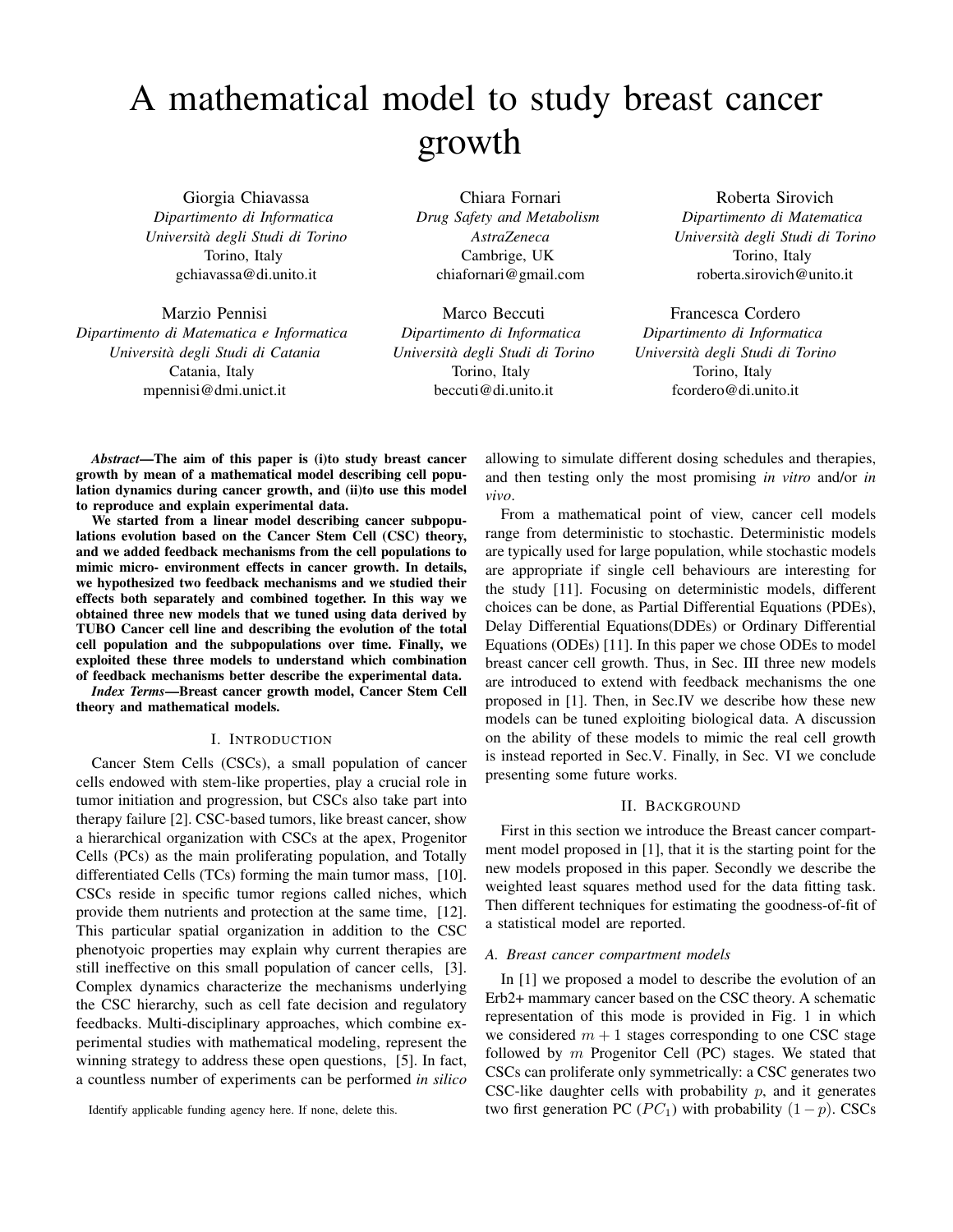

Fig. 1. Schematic representation of Breast Cancer compartment model (m+1 states).

proliferation rate is  $\omega_s$ . We affirmed that a PC of generation i produces two PCs of generation  $i+1$ , for  $i = 1, ..., m-1$ , with rate  $\omega_p$ . PC<sub>m</sub> are terminally differentiated cells, i.e. they can not proliferate and they will die for natural death or for mitotic failure. Each subpopulation is affected by a death rate specific for each cell type:  $\delta_S$ ,  $\delta_P$  and  $(\delta_M + \lambda)$  respectively. Finally, we considered de-differentiation from PC<sub>i</sub>,  $i = 1, ..., m - 1$ , into CSC as proposed by Tang et al. in [2].

The obtained model in case of proliferation potential equal to 2 (i.e. m=2) was described through the following ODE system:

$$
\begin{cases}\n\frac{dN_{CSC}}{dt} &= (2p - 1)\omega_S N_{CSC} + \gamma N_{PC_1} - \delta_S N_{CSC} \\
\frac{dN_{PC_1}}{dt} &= 2(1 - p)\omega_S N_{CSC} - \gamma N_{PC_1} - \omega_P N_{PC_1} \\
-\delta_P N_{PC_1} \\
\frac{dN_{PC_2}}{dt} &= 2\omega_P N_{PC_1} - (\delta_P + \lambda)N_{PC_2} \\
N_{CSC}(0) &= N_{CSC}^0 \\
N_{PC_1}(0) &= N_{PC_1}^0 \\
N_{PC_2}(0) &= N_{PC_2}^0\n\end{cases}
$$
\n(1)

where  $N_{CSC}, N_{PC_1}, N_{PC_2}$  are the total number of CSCs,  $PCs<sub>1</sub>$  and  $PCs<sub>2</sub>$  respectively.

Observe in the rest of the paper we assume for simplicity  $m = 2$ , however all the obtained results can be easily extended for a generic m.

## *B. Weighted least squares method*

The goal of data fitting is to find those parameter values that best describe the relation between experimental conditions and observations. The outcomes of the experimental measurements are called observations  $y = (y_1, \ldots, y_N)$ . They are dependent on several conditions, described by a vector  $x = (x_1, \ldots, x_N)$ . Model parameters are described by a vector  $a = (a_1, \ldots, a_M)$ . Then, a model is given by  $y = f(x|a)$ . Observations are affected by random errors, and so we can reformulate the problem as  $y_i = f(x_i|a) + \epsilon_i$  with  $i = \{1, \dots, N_s\}$  where a is an unknown and it is calculated through data fitting. methods.

*Least-square method* [4] is a data fitting technique that is based on minimizing the squared residual error  $S$  between observations  $y_i$  and the values calculated through the model function  $f_i(x_i|a)$ , i.e. minimizing:

$$
S = \sum_{i=1}^{N} [f_i(x_i|a) - y_i]^2
$$
 (2)

When observations are weighted, the method is called *weighted least squares method* and it is based on minimization of  $\chi^2$  , defined as:

$$
\chi^2 = \sum_{i=1}^{N} w_i [f_i(x_i|a) - y_i]^2
$$
 (3)

where  $w_i$  represents the reliability of the observations  $i$ , so that a more uncertainty associated with  $y_i$  correspond to lower  $w_i$ values. When the standard uncertainty  $\sigma_i$  of each  $y_i$  parent distribution is known, the optimal weight is equal to  $w_i = \frac{1}{\sigma}$ 

# *C. How to evaluate the Goodness-of-fit*

Goodness-of-fit of a statistical model, in general, measures how well the observed data correspond to the fitted model. Typical methods to evaluate the goodness of fit of a model consist in using some statistical coefficients, as for instance the coefficient of determination  $(R^2)$  and the Root Mean Standard Error (RMSE), or/and in the residual analysis.

The residuals are defined as the differences  $e_i = y_i - \hat{y}_i$ , with  $i = \{1, 2, \dots, N\}$ , where  $y_i$  is an observation and  $\hat{y}_i$  is the corresponding fitted value obtained by the model. Weighted residuals are instead defined as:

$$
Resi = \frac{y_i - \hat{y}_i}{\sigma_i}
$$

Then, the residuals contain information on how the model can fit the data [6]. Some of the most popular goodness-of-fit methods are:

1. *The Sum of Squared Residuals* (SSR) is the sum of the weighted squares of residuals:

$$
SSR = \sum_{i=i}^{N} w_i (y_i - \hat{y}_i)^2
$$

and it is a measure of the discrepancy between the data and the fitting model.

2. *Coefficient of determination*  $(R^2)$  is defined for linear models and it measures how well the fit explains the variation in the data.  $R^2$  is defined as the ratio of the explained sum of squares (SSE) and the total sum of squares (SST) [7]. Indicating with  $\bar{y}$  the mean of the observations  $y_i$ ,  $i = 1, ..., n$ , SSE is defined as:

$$
SSE = \sum_{i=1}^{N} w_i \cdot (\hat{y}_i - \bar{y})^2
$$

and SST is defined as:

 $S$ 

$$
ST = \sum_{i=1}^{N} w_i \cdot (y_i - \bar{y})^2
$$

where SST = SSR + SSE. Given these definitions,  $R^2$  is expressed as:

$$
R^2 = \frac{SSE}{SST} = 1 - \frac{SSR}{SST}
$$

It is important to observe that the use of  $R^2$  to evaluate and choose among nonlinear models can lead to not robust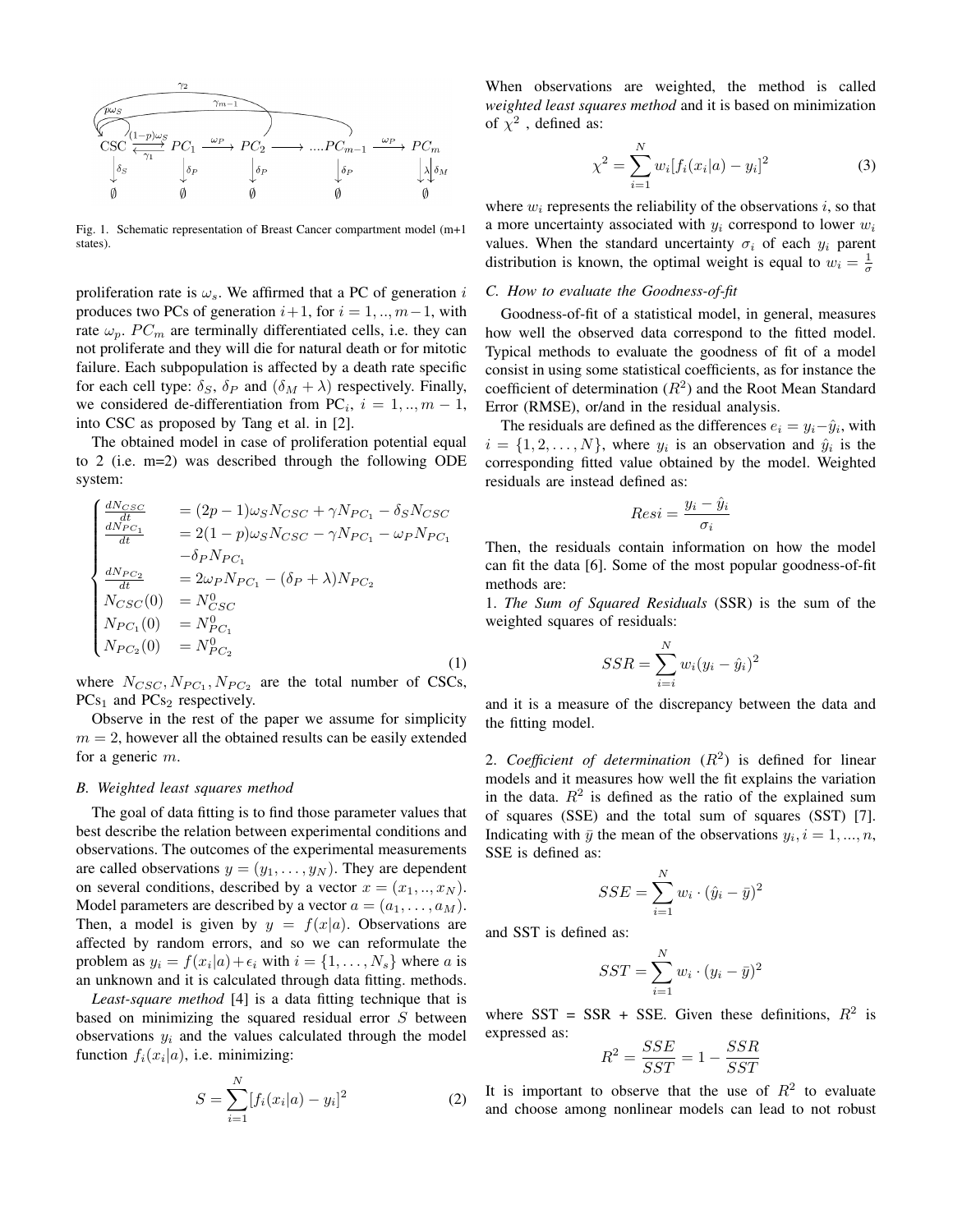results [8].

3. *The Root Mean Standard Error*(RMSE) is the square root of the variance of the residuals [6]. It is defined as:

$$
RMSE = s = \sqrt{MSE}
$$

where

$$
MSE = \frac{SSR}{N-k}
$$

with  $k$  indicating the number of parameters and  $N$  the number of observations. It indicates how close the observed data points are to the model predicted values. Moreover, RMSE penalizes the lack of parameter parsimony in a model.

4. *Akaike's information criterion (AIC)* [9] is especially used to compare models with different number of parameters by penalizing those that use a greater number of parameters. It is defined as:

$$
AIC = N \ln \left( \frac{SSR}{N} \right) + 2p
$$

5. *Residual Analysis* assumes that if the fitting model is correct, then the residuals approximate the random errors. Thus, when the residuals appear to behave randomly then the model fits the data well. Therefore, after fitting experimental data with weighted least squares method, it is necessary to check the residual plots in order to validate the model. The normality of the residuals can be checked in different ways, for example with histograms, probability plots or with the Kolmogorov-Smirnov test [6].

# III. BREAST CANCER COMPARTMENT MODEL

In this section we introduce three new Breast cancer compartment models that extend the model presented in the previous section II to take into account micro-environment in cancer growth. Indeed recent works have underlined the importance of the micro-environment in cancer growth, indicating that it can be modeled as a feedback mechanism from the cell populations in themselves. In particular, spatial limitation can results in a slow down of CSC proliferation when the PC population increased.

Hence, to describe such an auto growth limitation process, we hypothesized two feedback mechanisms that modulate CSC proliferation rate and probability of CSC self-renewal: both separately and combined together. In details, we propose to replace CSC proliferation rate  $\omega_S$  with:

$$
\omega_S (PC_1 + PC_2) = \frac{\omega_S}{1 + \alpha (N_{PC_1} + N_{PC_2})}
$$
(4)

and/or the probability of CSC self-renewal  $p$  with

$$
p(PC_1 + PC_2) = \frac{p}{1 + \beta(N_{PC_1} + N_{PC_2})}
$$
 (5)

Feedback mechanism in Eq. 4 acts on CSC proliferation rate, slowing it down as subpopulations  $PC_1$  and  $PC_2$  grow. Consequently, CSC self renewal and CSC symmetric differentiative division are both slowed down. The parameter  $\alpha$  at the denominator of Eq. 4 represents the feedback intensity and we imposed it to be positive and less than one. Moreover, it is reasonable to think that it cannot be too small, because otherwise it could delete feedback effects.

Feedback in Eq. 5 acts on the probability of CSC selfrenewal, slowing it down as subpopulations  $PC<sub>1</sub>$  and  $PC<sub>2</sub>$ grow. Consequently there is a decrement in CSC self-renewal and an increase in CSC symmetric differentiative division. The parameter  $\beta$  at the denominator, as  $\alpha$  in Eq. 4, represents the feedback intensity and we imposed it to be positive and less than one.

Starting from the equations 4 and 5 we defined the following three extensions of the ODE system in 1.

• Model 1: feedback only on CSC proliferation rate in which  $\omega_s$  is replaced with Eq. 4:

$$
\begin{cases}\n\frac{dN_{CSC}}{dt} = (2p-1)\frac{\omega_S}{1+\alpha(N_{PC_1}+N_{PC_2})}N_{CSC} \\
+ \gamma N_{PC_1} - \delta_S N_{CSC} \\
\frac{dN_{PC_1}}{dt} = 2(1-p)\frac{\omega_S}{1+\alpha(N_{PC_1}+N_{PC_2})}N_{CSC} \\
- \gamma N_{PC_1} - \omega_P N_{PC_1} - \delta_P N_{PC_1} \\
\frac{dN_{PC_2}}{dt} = 2\omega_P N_{PC_1} - \delta_{P_2} N_{PC_2} \\
N_{CSC}(0) = N_{CSC}^0 \\
N_{PC_1}(0) = N_{PC_1}^0 \\
N_{PC_2}(0) = N_{PC_2}^0\n\end{cases}
$$
\n(6)

• Model 2: feedback only on probability of CSC symmetric division rate in which  $p$  is replaced with Eq. 5:

$$
\begin{cases}\n\frac{dN_{CSC}}{dt} = \left(2 \frac{p}{1 + \beta(N_{PC_1} + N_{PC_2})} - 1\right) \omega_S N_{CSC} \\
+ \gamma N_{PC_1} - \delta_S N_{CSC} \\
\frac{dN_{PC_1}}{dt} = 2\left(1 - \frac{p}{1 + \beta(N_{PC_1} + N_{PC_2})}\right) \omega_S N_{CSC} - \gamma N_{PC_1} \\
-\omega_P N_{PC_1} - \delta_P N_{PC_1} \\
\frac{dN_{PC_2}}{dt} = 2\omega_P N_{PC_1} - \delta_{P_2} N_{PC_2} \\
N_{CSC}(0) = N_{CSC}^0 \\
N_{PC_1}(0) = N_{PC_1}^0 \\
N_{PC_2}(0) = N_{PC_2}^0\n\end{cases} (7)
$$

• Model 3: feedback on both CSC proliferation rate and probability of CSC symmetric division rate in which  $\omega_s$ and  $p$  are replaced with Eq. 4 and Eq. 5:

$$
\begin{cases}\n\frac{dN_{CSC}}{dt} = \left(2\frac{p}{1+\beta(N_{PC_1}+N_{PC_2})} - 1\right) \frac{\omega_S}{1+\alpha(N_{PC_1}+N_{PC_2})} N_{CSC} \\
+ \gamma N_{PC_1} - \delta_S N_{CSC} \\
\frac{dN_{PC_1}}{dt} = 2\left(1 - \frac{p}{1+\beta(N_{PC_1}+N_{PC_2})}\right) \frac{\omega_S}{1+\alpha(N_{PC_1}+N_{PC_2})} N_{CSC} \\
-\gamma N_{PC_1} - \omega_P N_{PC_1} - \delta_P N_{PC_1} \\
\frac{dN_{PC_2}}{dt} = 2\omega_P N_{PC_1} - \delta_{P_2} N_{PC_2}\n\end{cases}
$$
\n(8)

It is important to observe that in all these three extensions the introduction of the auto growth mechanisms made system non linear, so that these ODE systems are more complex to be studied than the original one (see ODE system 1).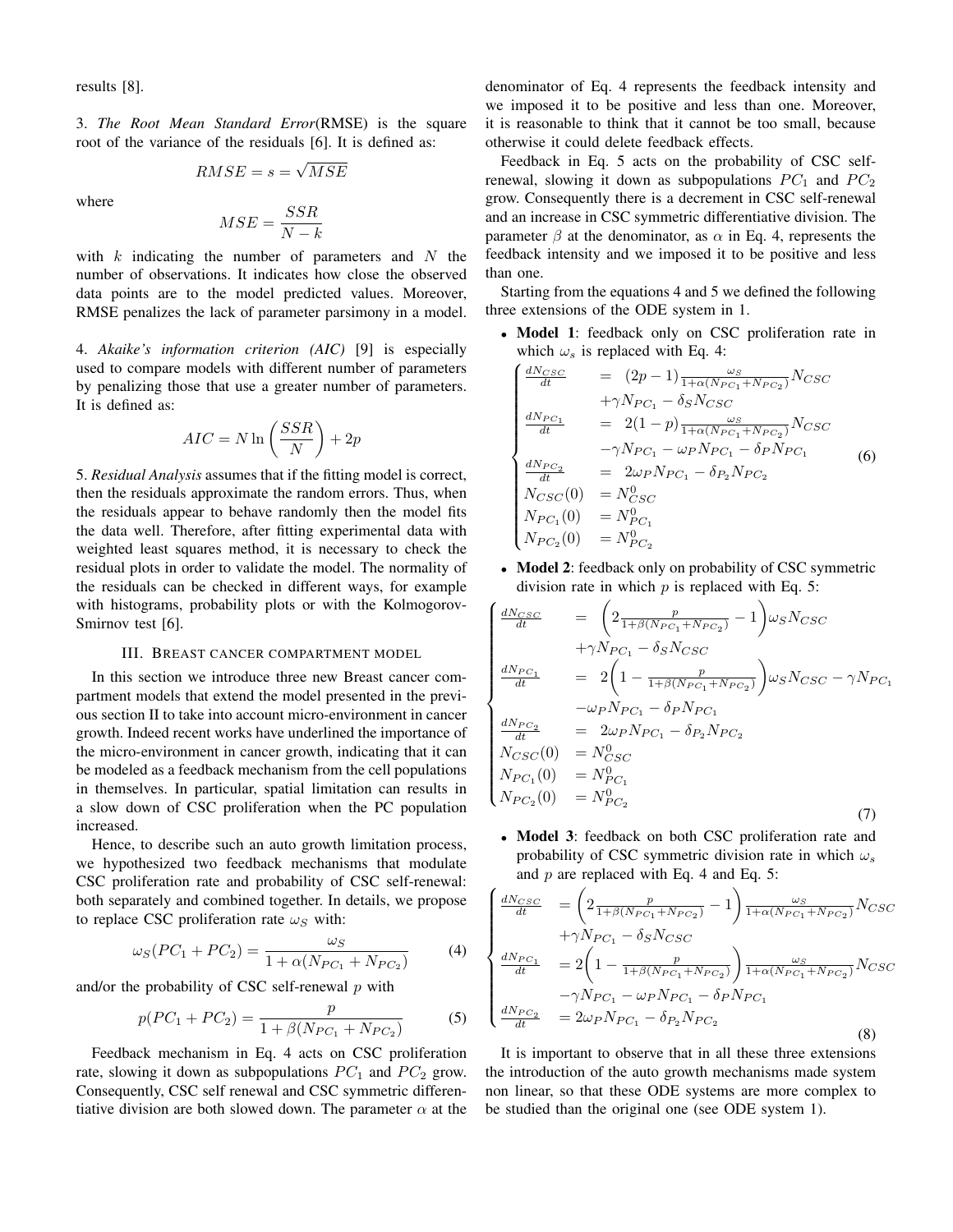|          | Repl1 TUBO |                         | Repl2 TUBO |                | Repl3 TUBO |
|----------|------------|-------------------------|------------|----------------|------------|
| т        | Counts     | т                       | Counts     | т              | Counts     |
| $\theta$ | 100000     | $\theta$                | 100000     | $\theta$       | 120000     |
| 8        | 175000     | $\overline{\mathbf{8}}$ | 125000     | $\overline{8}$ | NaN        |
| 24       | 225000     | $\overline{24}$         | 200000     | 24             | 225000     |
| 32       | 262500     | 32                      | 250000     | 32             | 300000     |
| 48       | 292500     | 48                      | 437500     | 48             | 370000     |
| 56       | 300000     | 56                      | 575000     | 56             | NaN        |
| 72       | 350000     | 72                      | 775000     | 72             | 400000     |
| 80       | 1338000    | 80                      | 800000     | 80             | 500000     |
|          |            | 96                      | 1368750    | 96             | 660000     |
|          |            | 104                     | 1512500    | 104            | <b>NaN</b> |
|          |            | 120                     | 1500000    | 120            | 1400000    |
|          |            | 144                     | 1500000    | 144            | 1400000    |
|          |            |                         |            | 152            | 1375000    |

TABLE I

CELL GROWTH OVER TIME IN TERM OF CELL COUNTS FOR THREE INDEPENDENT REPLICATES.

|    | Repl1 TUBO  |    | Repl2 TUBO      |    | Repl3 TUBO  |
|----|-------------|----|-----------------|----|-------------|
| т  | CD44+/CD24- | т  | CD44+/CD24-     | т  | CD44+/CD24- |
|    | 0.53        |    | 0.3             |    | 0.35        |
| 24 | 0.3         | 24 | 0.2             | 24 | 0.26        |
| 48 | 0.12        | 48 |                 | 48 | 0.1         |
| 72 | 0.1         | 72 | 0.5             | 72 | 0.3         |
|    |             | 96 | 0.5             |    |             |
|    |             |    | <b>TABLE II</b> |    |             |

PERCENTAGE OF CD44+/CD24- CELLS OVER TIME, FOR EACH INDEPENDENT REPLICATE.

# IV. THE TUNING OF THE THREE MODELS

In this section we describe how to find those parameter values that best describe the relation between experimental condition and observations.

In particular the experimental data were generated via in vitro experiments on TUBO cancer cells. TUBO cells are cancer epithelial cells derived from BALB-neuT mice. These mice are transgenic for ErbB2 gene and spontaneously develop breast cancer few weeks after birth.

|          | <b>TUBO</b> |                |          |             |           |
|----------|-------------|----------------|----------|-------------|-----------|
|          | <b>MEAN</b> | <b>ST. DEV</b> |          |             |           |
| т        |             |                |          |             |           |
| $\Omega$ | 106666.67   | 9428.09        |          |             |           |
| 8        | 150000      | 25000          |          |             |           |
| 24       | 216666.67   | 11785.11       |          | CD44+/CD24- |           |
| 32       | 270833.33   | 21245.92       | T        | mean        | st dev    |
| 48       | 366666.67   | 59242.91       | $\Omega$ | 0.3933333   | 0.0987702 |
| 56       | 437500      | 137500         | 24       | 0.2533333   | 0.0410961 |
| 72       | 508333.33   | 189663.44      | 48       | 0.4066667   | 0.4196295 |
| 80       | 879333.33   | 346680.77      | 72       | 0.3         | 0.1632993 |
|          |             |                | 96       | 0.5         | 0.4196295 |
| 96       | 1014375     | 354375         |          |             |           |
| 104      | 1512500     | 346680.77      |          |             |           |
| 120      | 1450000     | 50000          |          |             |           |
| 144      | 1450000     | 50000          |          |             |           |
| 152      | 1375000     | 346680.77      |          |             |           |

TABLE III MEAN AND STANDARD DEVIATION OF CELL COUNTS AND CD44+/CD24- PERCENTAGE OVER TIME, RESPECTIVELY.

Cell growth was monitored over time and table I shows the results from three independent replicates of the experiment. In addition to cell counts, we collected also flow cytometry data to infer the behavior and the class/type of cells. Specifically CD44+/CD24- was used as a marker for CSCs. Table II shows the percentage over time of CD44+/CD24- cells.

Then, means and standard deviations of the data reported in the three replicates of tables I and II were calculated and reported in tables III(left) and III(right). Observe that for all the cases where only one replicate was available we fixed the standard deviation equal to the maximum value between all the other standard deviations.

Afterward, the weighted least squares method is used to fit experimental data of III(left) and III(right) with our models.

#### Data fitting for Model 1.

For ODE system 6, in which only the feedback on CSC proliferation rate is considered, we define the following parameter vector  $a = (p, \omega_S, \omega_P, \delta_S, \delta_P, \delta_{P_2}, \alpha, \gamma)$ . Then, a qualitative study on the non trivial steady state of ODE system 6 is derived to widely restrict the search parameter space for the data fitting problem. Leaving behind the term with  $\gamma$ , because de-differentiation is a biological almost neglictable process, the ODE system 6 becomes:

$$
\begin{cases}\n(2p-1) \frac{\omega_S}{1 + \alpha (N_{PC_1} + N_{PC_2})} N_{CSC} - \delta_S N_{CSC} = 0 \\
2(1-p) \frac{\omega_S}{1 + \alpha (N_{PC_1} + N_{PC_2})} N_{CSC} - \omega_P N_{PC_1} - \delta_P N_{PC_1} = 0 \\
2\omega_P N_{PC_1} - (\delta_P + \lambda) N_{PC_2} = 0\n\end{cases}
$$
\n(9)

Moreover, we know from the biological experiments that all the parameters are non-negative and that variables  $N_{CSC}$ ,  $NP_{C1}$  and  $NP_{C2}$  are different from zero at this steady state. From the first equation of ODE system (9) we obtained

$$
(2p - 1)\frac{\omega_S}{1 + \alpha(N_{PC_1} + N_{PC_2})} = \delta_S
$$

$$
(2p - 1)\omega_S = [1 + \alpha(N_{PC_1} + N_{PC_2})]\delta_S
$$

As the term at the right of the equal is positive, we deduced that

$$
2p - 1 > 0
$$
\n
$$
p > 0.5
$$

From the second equation of ODE system (9) we obtained

$$
2(1-p)\frac{\omega_S}{1 + \alpha(N_{PC_1} + N_{PC_2})}N_{CSC} = (\omega_P + \delta_P)N_{PC_1}
$$

$$
2(1-p)\frac{\omega_S}{\omega_P + \delta_P} = \frac{N_{PC_1}}{N_{CSC}}(1 + \alpha(N_{PC_1} + N_{PC_2})) > \frac{N_{PC_1}}{N_{CSC}}
$$

and  $\frac{N_{PC_1}}{N_{CSC}} > 1$  because CSC form is the smallest population inside the tumor. Therefore:

$$
2(1-p)\omega_S > \frac{N_{PC_1}}{N_{CSC}}(\omega_P + \delta_P)
$$

Knowing that  $p > 0.5$  (from the first equation) we deduced that  $2(1-p) < 1$  and so

$$
\omega_S > 2(1-p)\omega_S > M(\omega_P + \delta_P)
$$

This means that  $\omega_S$  must be larger than the sum of  $\omega_P$  and  $\delta_P$ . In this way we widely restricted the search parameter space for the data fitting problem speeding up the computation of the optimal vector a. Finally, the optimal vector derived through the weighted least squares method is  $a = (p = 0.5204, \omega<sub>S</sub>)$  $8.7529, \omega_P = 0.0105, \delta_S = 0.3256, \delta_P = 0.0030, \delta_{P_2} =$  $0.0157, \alpha = 9.2551 \cdot 10^{-8}, \gamma = 1.0035 \cdot 10^{-6}$ .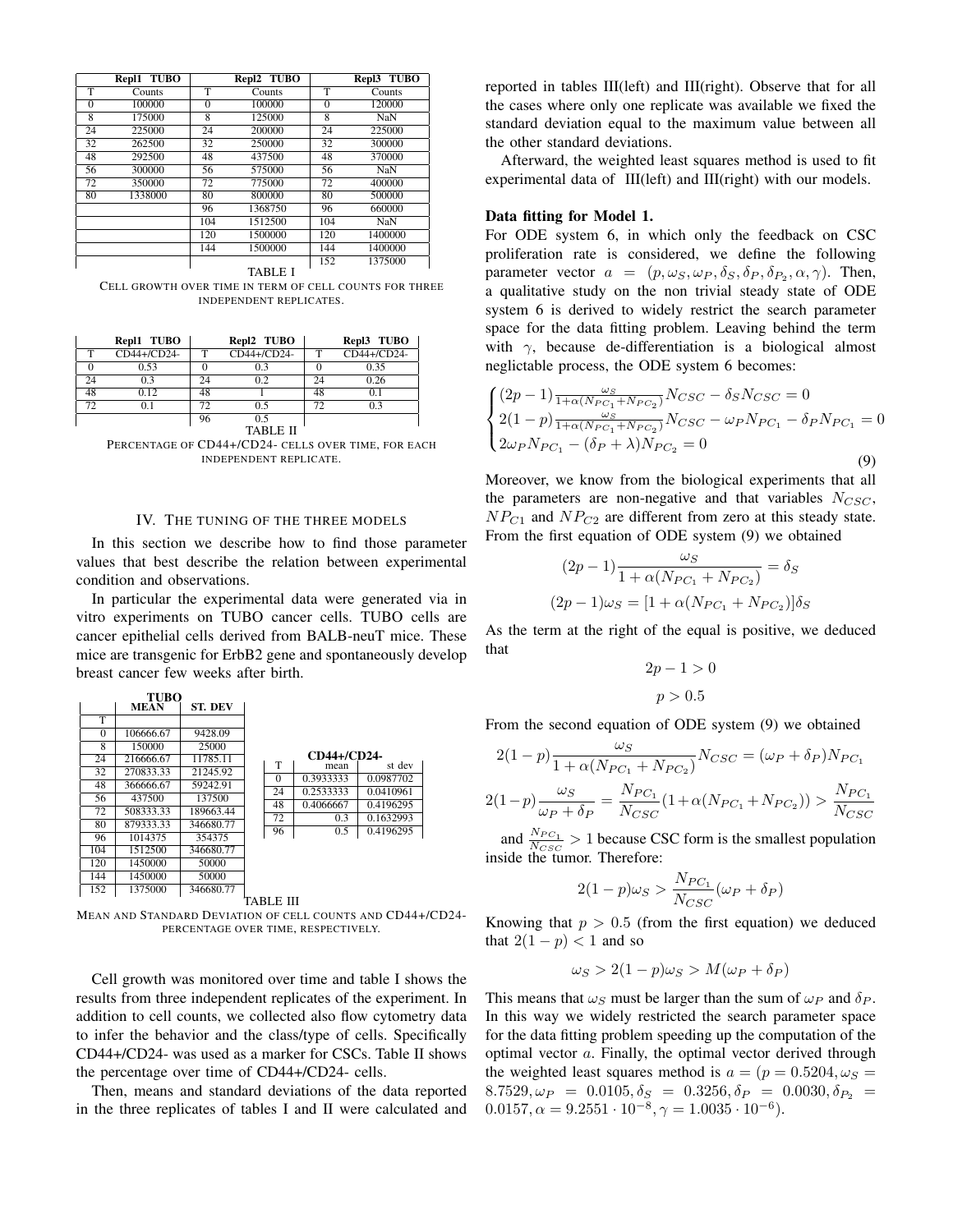

Fig. 2. Model 1: results of fitting data w.r.t. to cell count.



Fig. 3. Model 1: results of fitting data w.r.t. to CSC subpopulation percentage.

Figs. 2 and 3 represent the results of fitting data of tables III(left) and III(right) respectively. The red points, with the corresponding error bars, represent experimental data with the corresponding standard deviations. Black curves correspond to total population evolution and subpopulations percentage evolution obtained from Model 1 considering as input the computed optimal parameters vector a.

To evaluate the goodness of fit of Model 1 we analyzed the residuals. In Fig. 4 the normal probability plot of the residuals is an approximate straight line, indicating the normal behavior of the residuals. Moreover the Kolmogorov-Smirnov test was applied on the residuals. We obtained a p-value equal to 0.5446 and, consequently, we did not reject the null hypothesis: the



Fig. 4. Model 1: normal probability plot of the residuals.



Fig. 5. **Model 1**: the evolution over the time interval  $T=[0,1500]$  of total population, CSC, PC<sub>1</sub> and PC<sub>2</sub> subpopulations,respectively.

residuals follow a normal distribution.

Figs. 5 shows total population and subpopulations evolution over the time interval [0,1500] for Model 1. We noted that all the subpopulations oscillate , until reaching a stabilization around time  $t = 1000$ , with a final total population value around  $1 \cdot 10^6$ . CSC final population percentage is very little, while  $PC_1$  and  $PC_2$  final percentages are quite similar:  $PC_1$  subpopulation fraction is around the 45%, while  $PC_2$ subpopulation fraction is around 55%.

# Data fitting for Model 2.

For ODE System 7, the parameter vector  $a$  was defined by:  $a = (p, \omega_S, \omega_P, \delta_S, \delta_P, \delta_{P_2}, \beta, \gamma)$ . A qualitative study on the non trivial steady state of ODE system 7 is performed to widely restrict the search parameter space for the data fitting problem again.

We experimentally know that all the parameters are nonnegative and that variables  $N_{CSC}$ ,  $NP_{C1}$  and  $NP_{C2}$  are different from zero at this steady state.

From the first equation of System 7 neglecting the term with  $\gamma$  we obtained:

$$
\left(2\frac{p}{1+\beta(N_{PC_1}+N_{PC_2})}-1\right)\omega_S = \delta_S
$$

As the term at the right of the equal is positive, we deduced that

$$
\left(2\frac{p}{1 + \beta(N_{PC_1} + N_{PC_2})} - 1\right) > 0
$$
  

$$
\frac{p}{1 + \beta(N_{PC_1} + N_{PC_2})} > 0.5
$$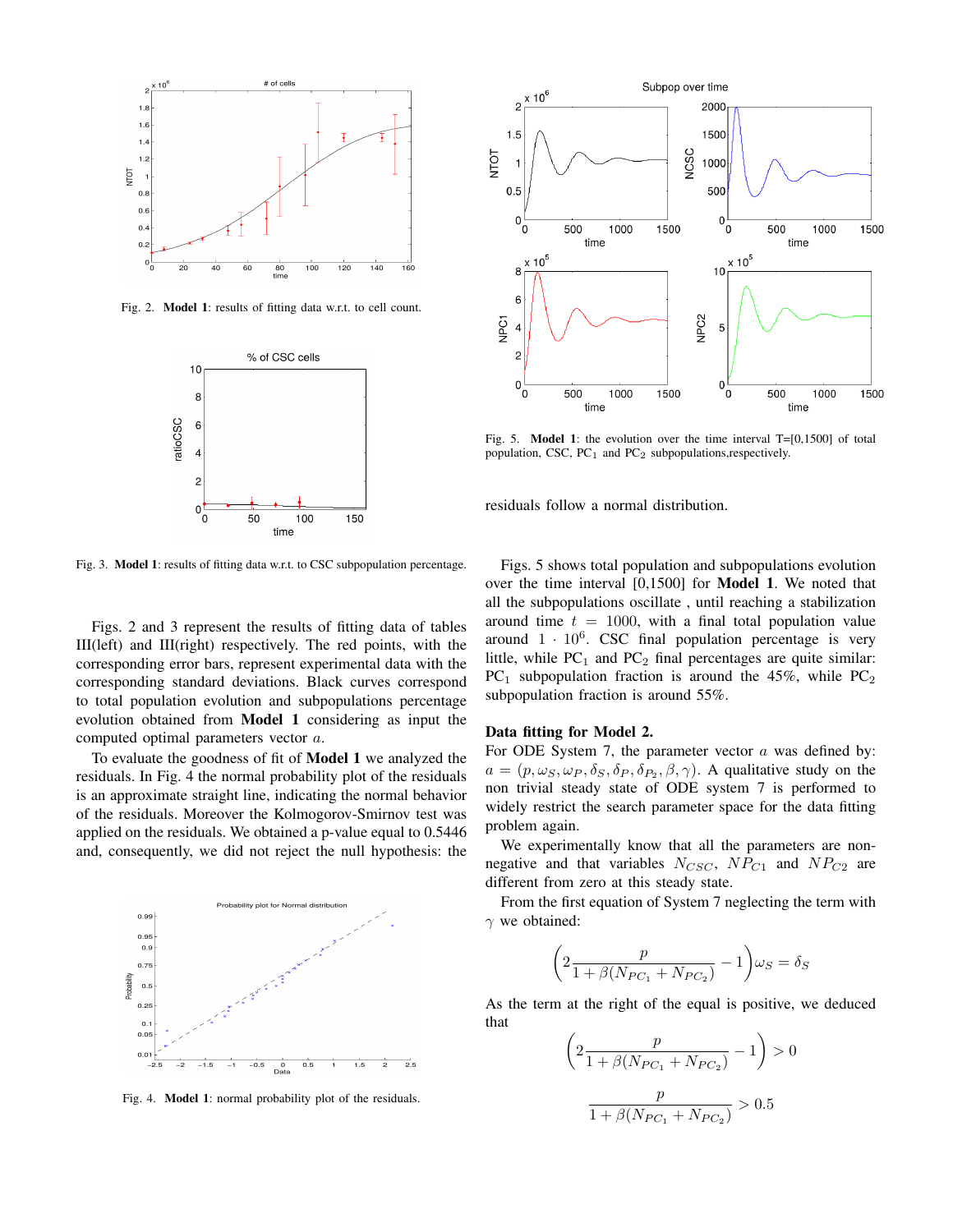

Fig. 6. Model 2: results of fitting data w.r.t. to cell count.

From the second equation of System (7) neglecting the term with  $\gamma$  we obtained

$$
2\left(1 - \frac{p}{1 + \beta(N_{PC_1} + N_{PC_2})}\right) \omega_S N_{CSC} = (\omega_P + \delta_P)N_{PC_1}
$$

$$
2\left(1 - \frac{p}{1 + \beta(N_{PC_1} + N_{PC_2})}\right) \frac{\omega_S}{\omega_P + \delta_P} > \frac{N_{PC_1}}{N_{CSC}} = M
$$

and  $M > 1$  because we know that CSC form is the smallest population inside the tumor. Therefore:

$$
2\left(1 - \frac{p}{1 + \beta(N_{PC_1} + N_{PC_2})}\right)\omega_S > M(\omega_P + \delta_P)
$$

Knowing that  $\frac{p}{1 + \rho \sqrt{N}}$  $\frac{P}{1 + \beta(N_{PC_1} + N_{PC_2})} > 0.5$  from the first equation, we deduced that

$$
2\bigg(1-\frac{p}{1+\beta(N_{PC_1}+N_{PC_2})}\bigg)<1
$$

and so

$$
\omega_S > 2\left(1 - \frac{p}{1 + \beta(N_{PC_1} + N_{PC_2})}\right)\omega_S > M(\omega_P + \delta_P)
$$

This means that  $\omega_s$  must be larger than the sum of  $\omega_P$  and  $\delta_P$ . Thus, we widely restricted the search parameter space for the data fitting problem speeding up the computation of the optimal vector  $a$ . Finally, the optimal vector derived through the weighted least squares method is  $a = (p = 0.5101, \omega<sub>S</sub>)$  $7.8952, \omega_P = 0.0094, \delta_S = 0.1312, \delta_P = 0.0009, \delta_{P_2} =$  $0.0107, \beta = 4.5339 \cdot 10^{-9}, \gamma = 1.0700 \cdot 10^{-5}$ .

Figs. 6 and 7 represent the results of fitting data of tables III(left) and III(right) respectively.

To evaluate the goodness of fit of Model 2 we analyzed the residuals. In Fig. 8 the normal probability plot of the residuals is an approximate straight line again. Moreover the Kolmogorov-Smirnov test was applied on the residuals obtaining a p-value equal to 0.60775. Therefore, we did not reject the null hypothesis and we stated that the residuals follow a normal distribution.



Fig. 7. Model 2: results of fitting data w.r.t. to CSC subpopulation percentage.



Fig. 8. Model 2: normal probability plot of the residuals.

Finally, Fig. 9 shows total population and subpopulations evolution over the time interval [0,1500] for Model 2. We noted, as for Model 1, that all the subpopulations oscillate, until reaching a stabilization around time  $t = 1000$ . The total population value is around  $1 \cdot 10^6$ , CSC final percentage is very small, while  $PC_1$  and  $PC_2$  final percentages are around the 40% and the 60%, respectively.



Fig. 9. **Model 2**: the evolution over the time interval  $T=[0,1500]$  of total population, CSC,  $PC<sub>1</sub>$  and  $PC<sub>2</sub>$  subpopulations,respectively.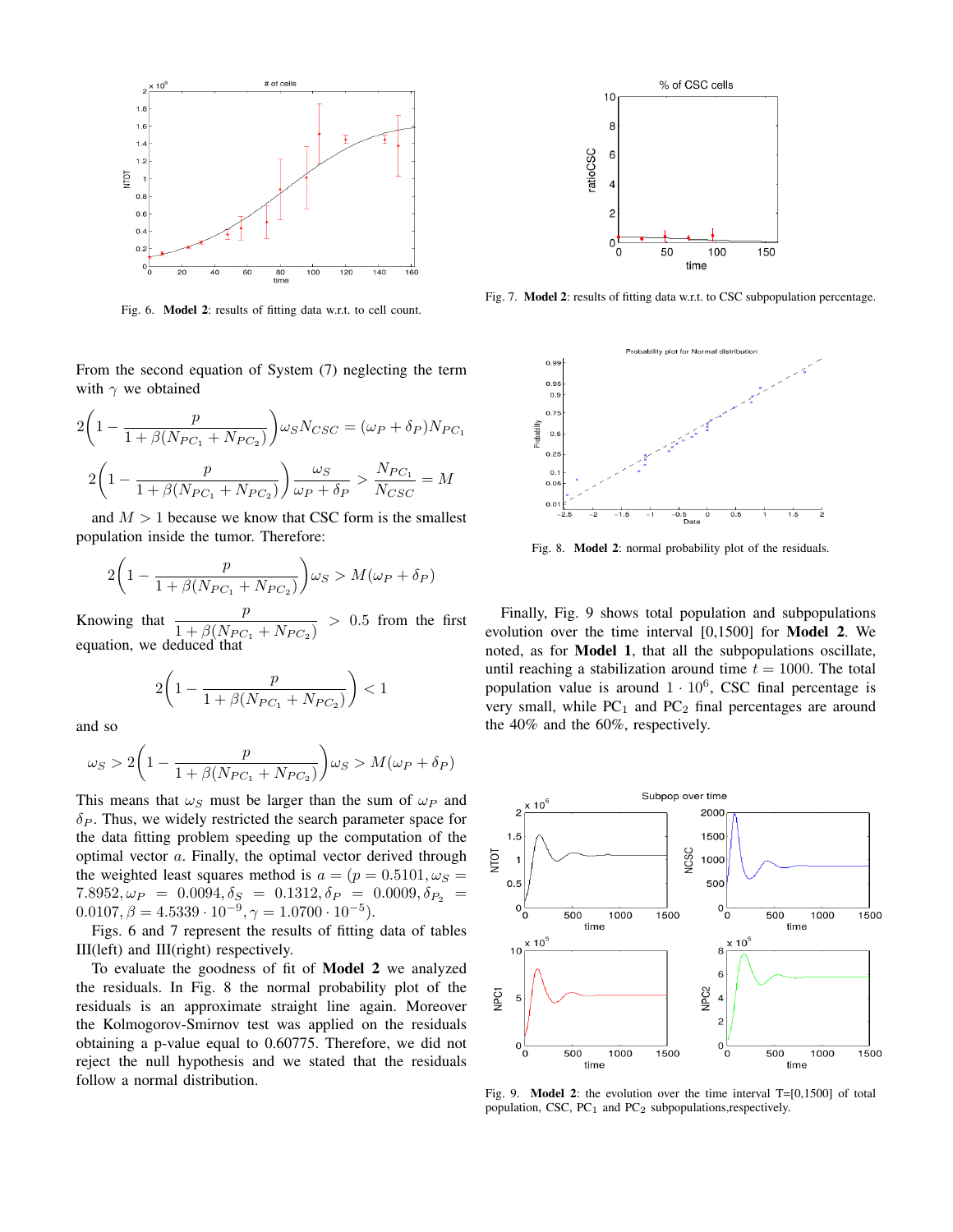# Data fitting for Model 3.

For ODE System 8, the parameter vector  $a$  was defined by:  $a = (p, \omega_S, \omega_P, \delta_S, \delta_P, \delta_{P_2}, \alpha, \beta, \gamma)$ . As in the previous models we performed a qualitative study on the non trivial steady state of ODE system 8 whose aim was to reduce the search parameter space for the data fitting problem. We assume that all the parameters are non-negative and variables  $N_{CSC}$ ,  $N_{PC_1}$  and  $N_{PC_2}$  are different from zero at this steady state.

From the first equation of System 8 neglecting the term with  $\gamma$  we obtained

$$
\left(2\frac{p}{1 + \beta(N_{PC_1} + N_{PC_2})} - 1\right) \frac{\omega_S}{1 + \alpha(N_{PC_1} + N_{PC_2})} = \delta_S
$$

As the term at the right of the equal is positive, we deduced that

$$
\left(2\frac{p}{1 + \beta(N_{PC_1} + N_{PC_2})} - 1\right) > 0
$$

$$
\frac{p}{1 + \beta(N_{PC_1} + N_{PC_2})} > 0.5
$$

From the second equation of System (9) neglecting the term with  $\gamma$  we obtained

$$
2\left(1 - \frac{p}{1 + \beta(N_{PC_1} + N_{PC_2})}\right) \frac{\omega_S}{1 + \alpha(N_{PC_1} + N_{PC_2})} N_{CSC} = (\omega_P + \delta_P) N_{PC_1}
$$

Therefore:

$$
2\left(1 - \frac{p}{1 + \beta(N_{PC_1} + N_{PC_2})}\right)\frac{\omega_S}{\omega_P + \delta_P} >
$$
  

$$
2\left(1 - \frac{p}{1 + \beta(N_{PC_1} + N_{PC_2})}\right)\frac{\omega_S}{(1 + \alpha(N_{PC_1} + N_{PC_2}))(\omega_P + \delta_P)}
$$
  

$$
> \frac{N_{PC_1}}{N_{CSC}} = M
$$

and  $M > 1$  because we know that CSC form the smallest population inside the tumor. Therefore:

$$
2\left(1 - \frac{p}{1 + \beta(N_{PC_1} + N_{PC_2})}\right)\omega_S > M(\omega_P + \delta_P)
$$

Knowing that  $\frac{p}{1 + \frac{Q(\mathbf{M})}{n}}$  $\frac{P}{1 + \beta(N_{PC_1} + N_{PC_2})} > 0.5$  we deduced that

$$
2\left(1 - \frac{p}{1 + \beta(N_{PC_1} + N_{PC_2})}\right) < 1
$$

and so

$$
\omega_S > 2\left(1 - \frac{p}{1 + \beta(N_{PC_1} + N_{PC_2})}\right)\omega_S > M(\omega_P + \delta_P)
$$

This means that  $\omega_S$  must be larger than to the sum of  $\omega_P$  and  $\delta_{P}$ .

As for Model 1 and Model 2 we substantially reduced the search parameter space for the data fitting problem speeding up the computation of the optimal vector  $a$ . Thus, the optimal vector derived through the weighted least squares method



Fig. 10. Model 3: results of fitting data w.r.t. to cell count.



Fig. 11. Model 3: results of fitting data w.r.t. to CSC subpopulation percentage.

is  $a = (p = 0.5080, \omega_S = 7.9711, \omega_P = 0.0123, \delta_S =$  $0.0970, \delta_P = 0.0007, \delta_{P_2} = 0.0227, \alpha = 1.0002 \cdot 10^{-9}, \beta =$  $4.3096 \cdot 10^{-9}, \gamma = 1.3921 \cdot 10^{-5}$ .

Figs. 10 and 11 represent the results of fitting data of tables III(left) and III(right), respectively.

Afterwards, to evaluate the goodness of fit of Model 3, we analyzed the residuals. As for for Model 1 and Model 2, Figs. 12, representing the normal probability plot of the residuals. states that residuals distribution is likely to be normal. Moreover Kolmogorov-Smirnov test was applied on the residual. We obtained a p-value equal to 0.51481 so that



Fig. 12. Model 2: normal probability plot of the residuals.